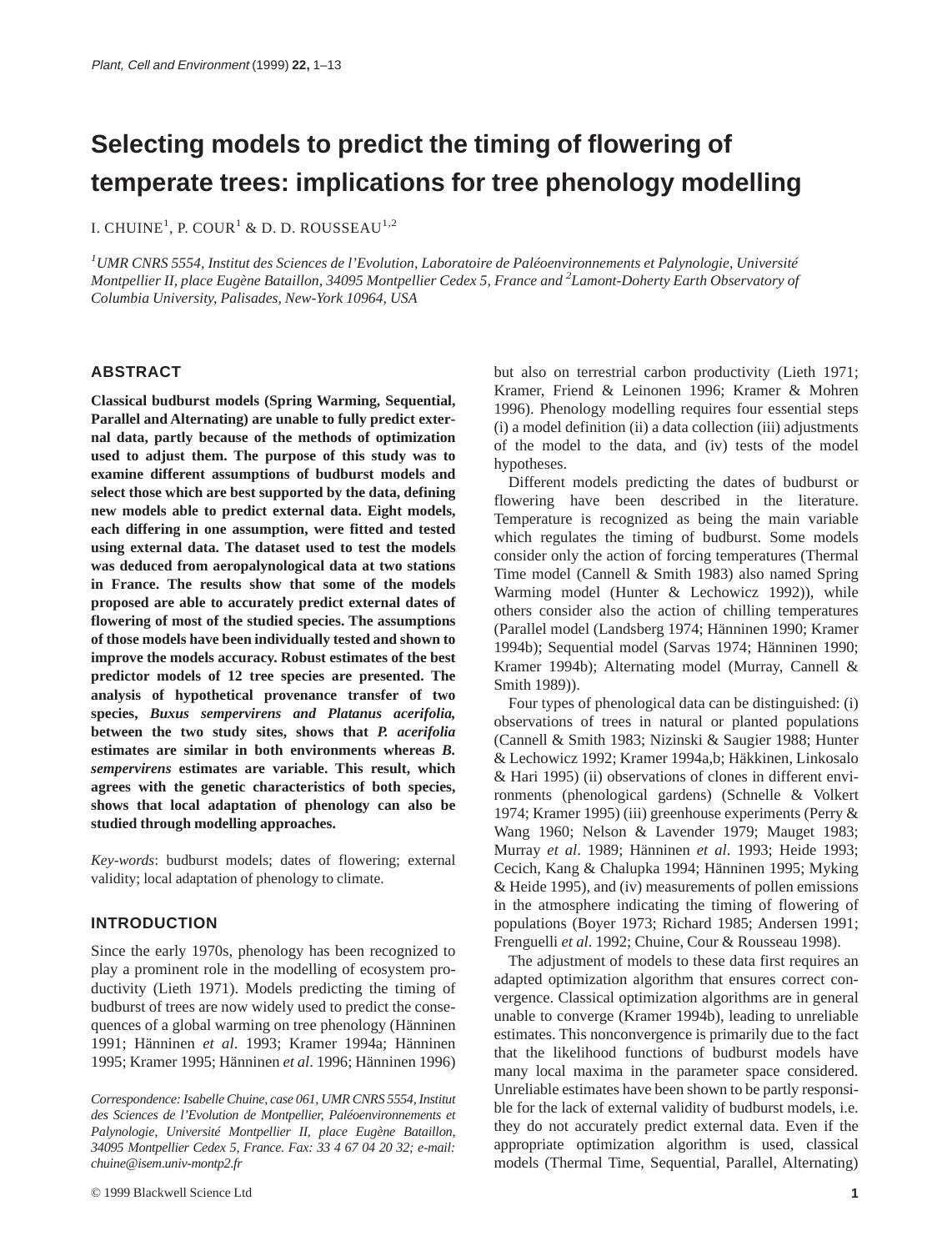are still unable to predict external data with accuracy (Chuine *et al*. 1998). Testing of external validity is particularly important for budburst models which are used to make predictions in climatic conditions that differ from those used to fit them (e.g. in a globally warmed climate).

Long time series of phenological data of the same location are very rare and we are often compelled to use different data sampled in different locations to adjust and test phenological models. However, this method can lead to wrong model estimates and wrong tests if the phenology of the species studied is locally adapted to climate. A trait is locally adapted if it is significantly different from one population to another (differentiated populations) and if this difference is adaptive. Both conditions have been proven for the phenology of some herbaceous species (Reinartz 1984; Fox 1989; Dominguez & Dirzo 1995). Transfer experiments on tree seedlings (Perry & Wang 1960; Kuser & Ching 1980; Billington & Pelham 1991; Ducousso, Guyon & Krémer 1996; Li *et al*. 1997a,b) have demonstrated that populations of some tree species were differentiated for their phenology. Such transfer experiments do not lead however, to a clear statement of a local adaptation of phenology to climate. Some transplants show earlier flushing of southern-origin seedlings (Ducousso *et al*. 1996), others show a earlier flushing of northern-origin seedlings (Mergen 1963; Beuker 1994; Falusi & Calamassi 1996), or show no difference between origins for the same species studied (Lieth 1974). Differentiation of tree phenology remains a part of phenology modelling that has not been extensively studied. Beyond its interest for evolutionary biology, its study for phenology modelling is necessary to assess the conditions of application of the models for natural populations.

The aims of this paper are (1) to propose models capable of predicting the timing of flowering of trees using external data, i.e. data not used to adjust the model; (2) to test the different hypotheses involved in budburst models; and (3) to compare models estimates of a species in two different environments in order to estimate the differentiation between both populations. The only variable used in the models is temperature. Models involving the action of photoperiod have not been considered for two main reasons. First, photoperiod is unlikely to influence inter-annual variation of any variable in a single place since it does not vary from one year to another. Second, experiments in controlled environmental conditions show that contrary to many annual plant species, flowering does not appear to be under photoperiodic control in most woody perennials (Sedgley & Griffin 1989).

Classical models, although different, share some hypotheses which have never been tested against each other. The eight models proposed in this study are a combination of three different types of hypotheses: (1) hypotheses about the coupling of forcing and chilling temperatures; (2) hypotheses about the period during which forcing and chilling temperatures influence bud growth; and (3) hypotheses about the functions of response to temperature. The models have been constructed in order

to test each hypothesis independently. The eight models are compared to one another and to the classical models (Thermal Time, Sequential, Parallel and Alternating models) on the basis of their external validity. Adjustments of the models and tests are performed using the dates of flowering of tree populations in two locations in France. The conditions needed to obtain reliable models and estimates are discussed. Hypothetical transfers of the species shared by both locations are analysed to estimate their differentiation for the timing of flowering.

# **MATERIALS AND METHODS**

# **Data**

## *Pollen data*

The dates of flowering were extracted from aeropalynological data. These data consist of pollen concentrations in the atmosphere as weekly averages from two localities in France, one near Montpellier (43·3°N, 3·6°E) and another near Lyon (45·6°N, 5·2°E), over 19 (1974–92) and 16 (1982–97) years, respectively. Pollen was trapped on filters fixed vertically on a wind-cock which continuously orientated the filters to the wind. The filters were exposed throughout the year and were changed every week. The density of pollen deposited on the filters was estimated for each identified taxon according to Cour (1974). Using data of the amount of wind that passed through the filters and was measured by an anemometer, the concentration of pollen per cubic metre air for each taxon was calculated. This method allowed the determination of the temporal variation in pollen concentrations of each taxon present in the atmosphere.

Pollen identification was made to the genus level since the pollen morphology of the different possible species of a plurispecific genus is too similar to be discriminated. In the present study, only the monospecific genera were considered. The identification of the species concerned was made using regional flora and vegetation maps (1/200000). The species chosen for the study were: *Aesculus hippocastanum* L*.*, *Alnus glutinosa* Gaert., *Betula verrucosa* Ehrh.*, Buxus sempervirens* L.*, Carpinus betulus* L.*, Castanea sativa* Mill.*, Corylus avellana* L.*, Olea europaea* L.*, Platanus acerifolia* Willd.*, Taxus baccata* L.*, Ulmus minor* Mill. and *Ulmus montana L.* Two species were common to Lyon and Montpellier: *B. sempervirens* and *P. acerifolia.*

# *Dates of flowering*

From the annual pollen spectrum of each species the week of maximum concentration was determined. The middleday of this week was assumed to be the mean date of anthesis of the population of each species around the pollen sampling station (approximately 50 km around for the principal pollen taxa, Cour & Villemur 1985). The models tested here were used to predict the dates of anthesis which corresponded either to the date of flowering of the male flowers (*A. glutinosa*, *B. verrucosa*, *C. betulus*, *C. sativa*, *C. avellana*, *P. acerifolia*, *T. baccata*), or to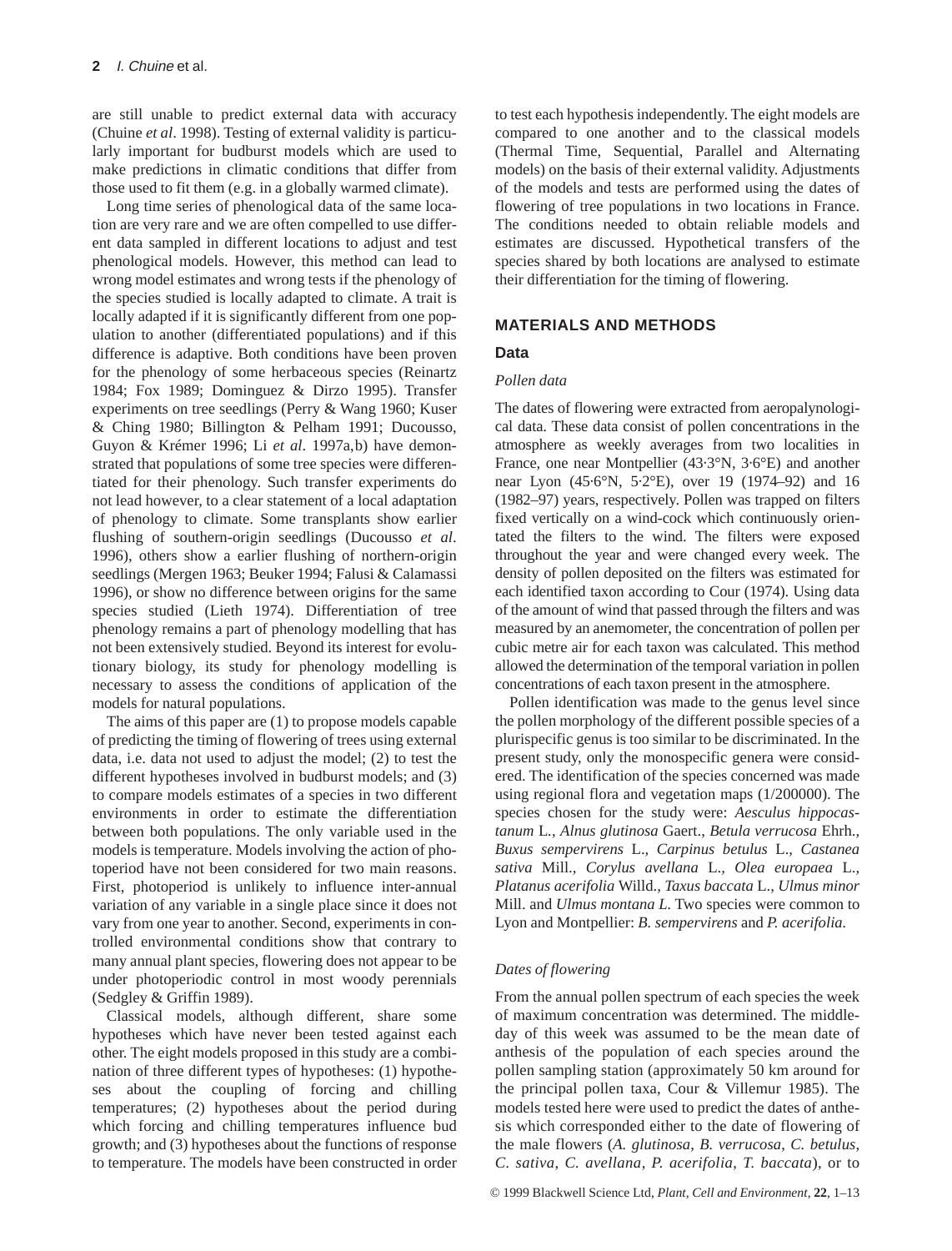the date of the male maturation stage of the bisexual species (*A. hippocastanum*, *B. sempervirens*, *O. europaea*, *U. minor*, *U. montana*).

## *Meteorological data*

At both sampling stations pollen traps were placed in the meteorological station near the airport (Frejorgues, 6 km south of Montpellier and Bron, 2 km east of Lyon). Daily minimum and maximum temperatures, wind speed, and weekly precipitation were recorded. The average temperature of each day was estimated to be the mean of the daily minimum and maximum temperatures. The speed of the wind was used to calculate the weekly pollen concentration in the atmosphere. The weekly precipitation were used to control whether the pollination was disturbed by unfavourable meteorological conditions which would bias the dates of flowering. In favourable meteorological conditions, pollen peak occurs over 1 week. If during the week of pollination, it rained more than 20% of the time, the atmosphere was cleaned from pollen (Richard 1985) so that the pollen peak was bimodal and did not correspond exactly with the week of theoretical maximal pollination. When rain was the cause of a bimodal peak, the week between the two peaks was taken as the week of maximum pollen abundance as it would have been if it had not rained. Data were not recorded if the cause of a bimodal peak was not obvious.

## **Models**

Eight different models were proposed. Each model is empirical; that is, it simulates a physiological process, and is a combination of three types of hypotheses. The models proposed are used to predict the dates of flowering but they could be also used for the prediction of vegetative budburst. In the following text they will be referred to as budburst models.

Four hypotheses can be tested independently in comparing two models differing only by one hypothesis. The hypotheses tested are:

- (i) Does the use of chilling temperatures improve the accuracy of budburst models?
- i(ii) Has the negative relationship assumed between state of forcing and state of chilling to be taken into account in the models?
- (iii) Do the forcing and chilling rate functions as defined in Hänninen 1990, i.e. a sigmoïdal function and triangular function of the temperature, better account for the action of temperature than degree-days and chilling days?
- (iv) How do the period of forcing and the period of chilling overlap?

Two models (ForcSar and ForcTT, Forc for forcing, Sar for Sarvas and TT for Thermal Time) consider only the action of the forcing temperatures. Both assume that budburst occurs when a critical state of forcing (*F*\*) is reached, the state of forcing being a sum of daily rate of forcing  $(R_f)$ , which is a function of temperature only. Model ForcSar, the simplest, has one parameter:  $F^*$ , and  $R_f$  is a sigmoïd curve (Sarvas 1974 in Hänninen 1990) (see Table 1). Model ForcTT has one additional parameter:  $T<sub>b</sub>$ , the base temperature and considers  $R_f$  as degree-days  $(x_t - T_b, x_t)$ being the daily temperature). ForcTT model is equivalent to the Thermal time model (Cannell & Smith 1983) without the  $t_0$  parameter (starting date of the sum of temperatures).

**Table 1.** Forc models assumptions

 $R_f(x_t)$ <br> $F^*$ ) forcing rate function critical value of state of forcing for the transition from quiescence to flowering  $t_0$  1 January<br> $T_b$  base temp **base** temperature Model ForcSar *y* such as  $f_c(y) = F^*$  $f_c(t) = \sum_{t_0}^{t} R_f(x_t)$  $R_f(x_t) = \frac{28.4}{1 + e^{-0.185 (x_t - 18.4)}}$   $x_t > 0$  °C (from Sarvas 1974 in Hänninen 1990) Model ForcTT

*y* such as  $f_c(y) = F^*$ 

$$
f_{\rm c}(t) = \sum_{t_{\rm o}}^{t} R_{\rm f}(x_{\rm t})
$$

$$
R_{\rm f}(x_{\rm t}) = \begin{cases} 0 & \text{if } x_{\rm t} < T_{\rm b} \\ x_{\rm t} - T_{\rm b} & \text{if } x_{\rm t} \ge T_{\rm b} \end{cases}
$$

*y* date of flowering

 $x_t$  daily mean temperature ( ${}^{\circ}$ C)

© 1999 Blackwell Science Ltd, *Plant, Cell and Environment,* **22**, 1–13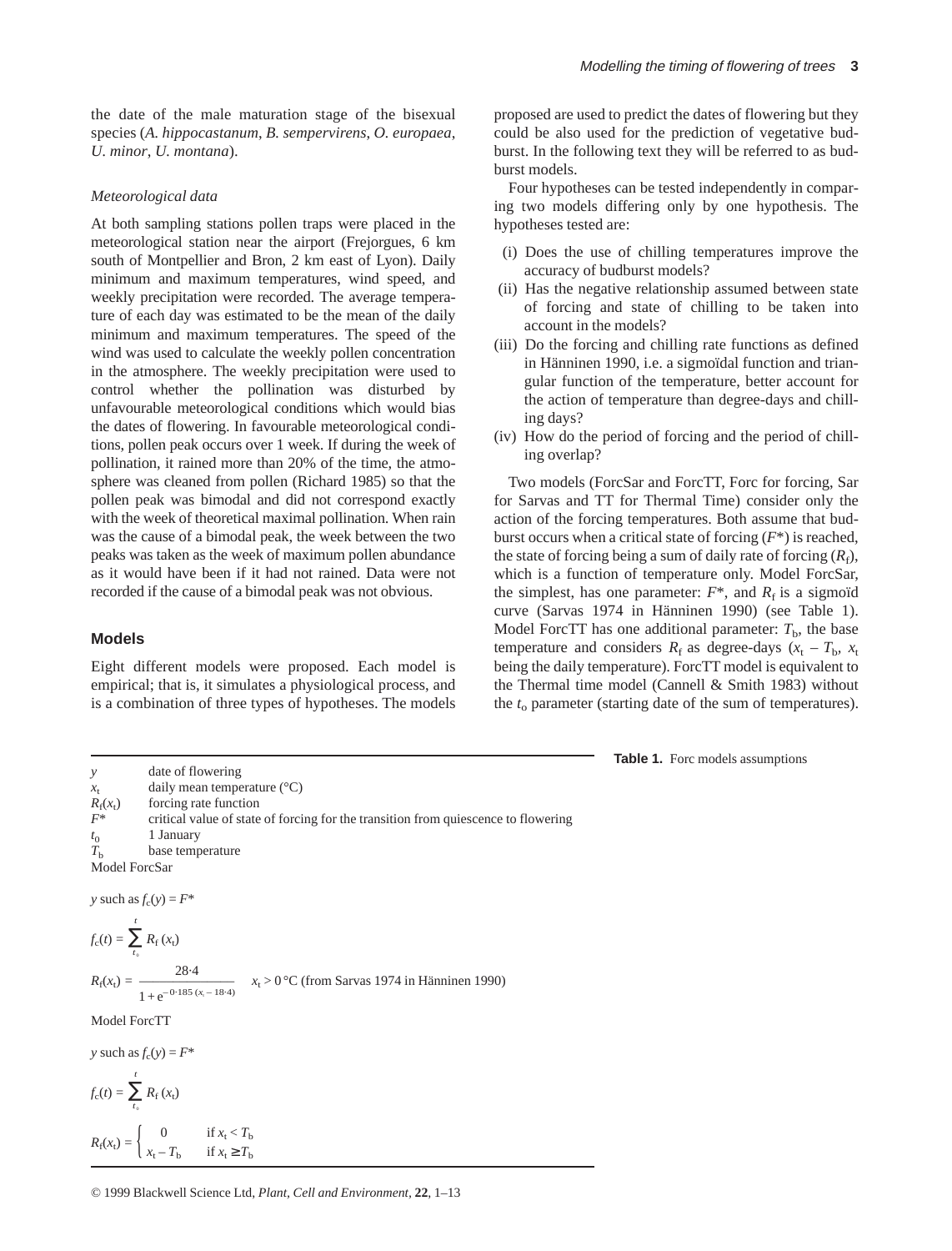Degree-days are accumulated when the temperature exceeds  $T<sub>b</sub>$  as soon as photoperiod increases (1 January).

Models SeqTT, SeqSar, Par1TT, Par1Sar, Par2TT and Par2Sar (Par for Parallel and Seq for Sequential) also consider the action of chilling temperatures involved in the break of bud dormancy during the autumn/winter. Chilling temperatures are also considered here to be involved in the speeding up of the bud growing during the forcing in the spring as in the Alternating model (Cannell & Smith 1983; Murray *et al*. 1989; Kramer 1994b): the more chilling temperatures, the less forcing temperatures are needed. Thus, budburst occurs when the critical state of forcing dependent of the state of chilling is reached. Rates of chilling and forcing can be considered as chilling days and degree-days or as specific functions of the temperature. Each model is a combination of two types of hypotheses (see Table 2). First, a hypothesis defining the period of action of chilling and forcing. Three cases are distinguished (A1, A2 or A3, Table 2): chilling temperatures active from the onset of dormancy to the onset of quiescence (A1) or to the flowering (A2 and A3) and forcing temperatures active from the onset of quiescence (A1 and A2) or the onset of dormancy (A3) to budburst. Second, a hypothesis defining the modelling of the forcing and chilling rates. Two cases are distinguished: degree-days and chilling days (B1) or forcing and chilling units which are a function of the temperature (B2).

## **Parameter estimation**

Models were fitted using the least square method (for details see Chuine *et al.* 1998). The function  $f(x) = \sum_i [r_i]$  $(x)$ <sup>2</sup> is minimized in the parameter space  $\tilde{x}$ , where  $r_i(x)$  is the residual  $(r_i(x)) = d_i(x) - d_{\text{iobs}}$ ,  $d_i(x)$  is the predicted date

and *d*iobs the observed date of the year *i*. Parameter estimations were performed using the Metropolis algorithm (1953), a simulated annealing method. The accuracy of the estimates found by this algorithm was checked by replication. The quality of the convergence was measured by the standard error on each parameter for 10 repetitions.

# **Tests**

# *Internal and external validity*

Parameters were fitted using 9 years of the Montpellier dataset (odd years from 1975 to 1991). The internal validity of each model was measured by the percentage of variance explained by the model computed with the data used to fit it  $(R^2)$ , and tested for each species separately using *F*-tests. The external validity (Lebreton *et al*. 1992) was measured by the percentage variance explained by the model computed with data not used to fit it (10 even years from 1974 to 1992). External validity was tested as follows: the percentage variance explained was considered as a coefficient of determination and its associated correlation coefficient was compared to critical values for correlation coefficients (Rohlf & Sokal 1969).

Since the models are nonlinear and non-nested (i.e. each model is not a submodel of the other), they were compared using their external validity. The external validity of pairs of models that differed for one hypothesis were compared for each species to choose the most accurate hypotheses. The Thermal Time, Sequential, Parallel and Alternating models have also been used for these comparisons since they have already been fitted with the same dataset in Chuine *et al*. (1998)*.* Since no test exists to combine the comparisons made for different species and for different

**Table 2.** Seq and Par models assumptions

| $\mathcal{V}$  | date of flowering                                                                  |  |
|----------------|------------------------------------------------------------------------------------|--|
| $x_{t}$        | daily mean temperature $(^{\circ}C)$                                               |  |
| $R_f(x_t)$     | forcing rate function                                                              |  |
| $R_c(x_t)$     | chilling rate function                                                             |  |
| $S_{\rm f}$    | state of forcing                                                                   |  |
| $S_{\rm c}$    | state of chilling                                                                  |  |
| $C^*$          | critical value of state of chilling for the transition from rest to quiescence     |  |
| $F^*$          | critical value of state of forcing for the transition from quiescence to flowering |  |
| $t_{0}$        | date of onset of rest                                                              |  |
| t <sub>1</sub> | date of onset of quiescence                                                        |  |
| $T_{\rm b}$    | base temperature                                                                   |  |
| $T_{\alpha}$   | optimal temperature of the rate of chilling                                        |  |
| a, b           | constants $(a>0, b<0)$                                                             |  |
|                | Models<br><b>Hypotheses</b><br>d.f.<br>Parameters                                  |  |

| Models      | <b>Hypotheses</b> | d.f. | Parameters                           |
|-------------|-------------------|------|--------------------------------------|
| $SeqTT =$   | $A1 + B1$         | 4    | $T_{\rm b1}, T_{\rm b2}, a, b$       |
| $SeqSar =$  | $A1 + B2$         | 4    | $T_{\alpha}$ , a, b, $t_1$           |
| $Par1TT =$  | $A2 + B1$         | 5    | $T_{b1}$ , $T_{b2}$ , a, b, $t_1$    |
| $Par1Sar =$ | $A2 + B2$         | 4    | $T_{\alpha}$ , a, b, $t_1$           |
| $Par2TT =$  | $A3 + B1$         | 4    | $C^*$ , $T_{h1}$ , $T_{h2}$ , $a, b$ |
| $Par2Sar =$ | $A3 + B2$         | 5    | $C^*, T_{\alpha}, a, b$              |

For every models the date of flowering *y* occurs when a critical state of forcing units is attained  $(F^*)$ , that is *y* such as  $S_f(y) = F^*$ .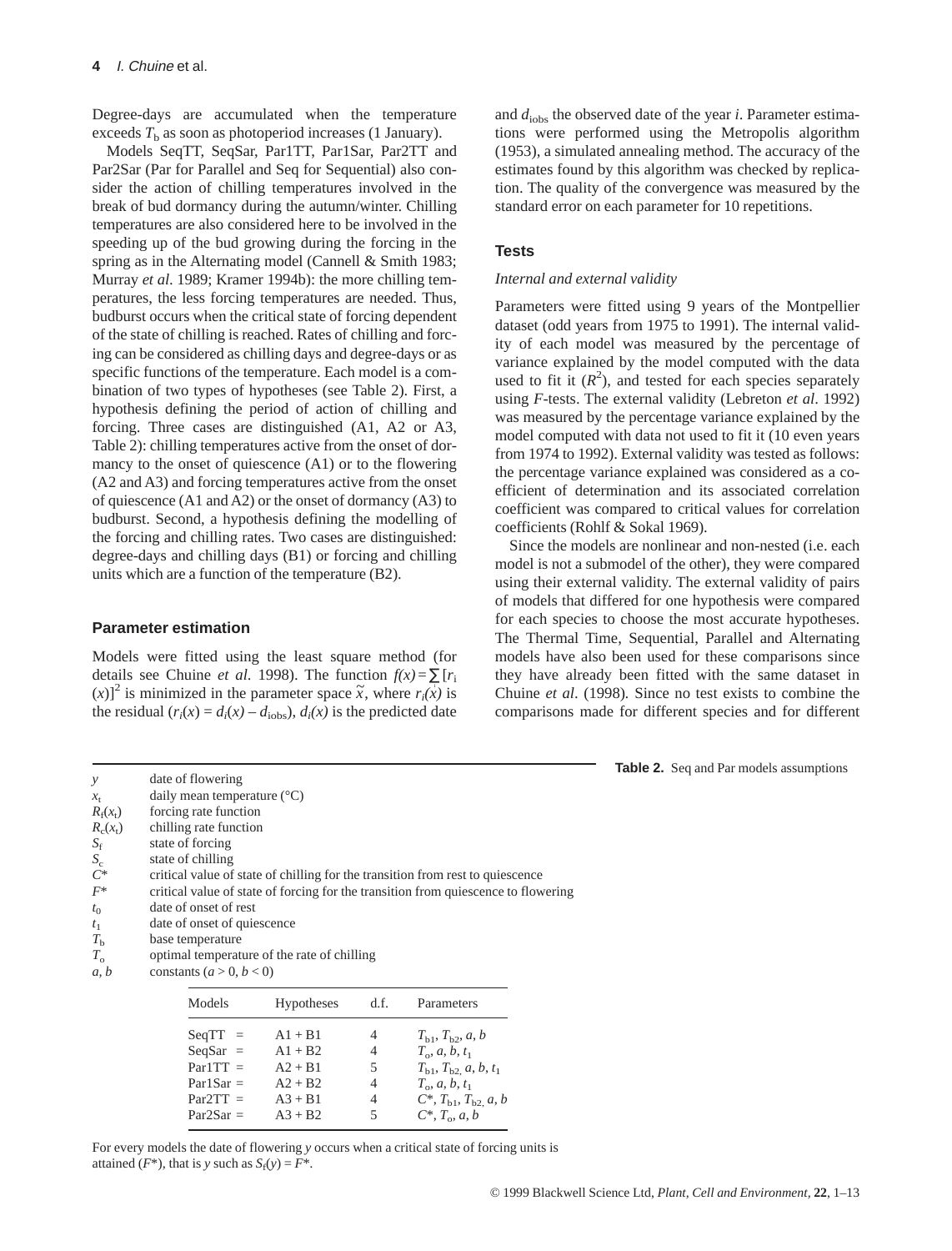This critical state of forcing (*F*\*) units is related to the state of chilling as follows also for every model:  $F^* = a \exp(b S_c(y))$ .

**Table 2.** *Continued*.

 $C^* = S_c(t_1)$ 

A hypotheses 'period of chilling and forcing' A1:

$$
S_c(t) = \sum_{t_0}^{t_1} R_c(x_t)
$$

$$
S_f(t) = \sum_{t_1}^{t} R_f(x_t)
$$

 $A2$ :

$$
S_c(t) = \sum_{t_0}^{t_1} R_c(x_t)
$$

$$
S_f(t) = \sum_{t_1}^{t} R_f(x_t)
$$

 $A3:$ 

$$
S_c(t) = \sum_{t_0}^{t_1} R_c(x_t)
$$

$$
S_f(t) = \sum_{t_0}^{t} kR_f(x_t)
$$
with 
$$
\begin{cases} k = \frac{S_c}{C^*} & S_c < C^* \\ k = 1 & S_c > C^* \end{cases}
$$

B hypotheses 'forcing and chilling modelling' B1:

$$
R_{c}(x_{t}) = \begin{cases} 0 & x_{t} \geq T_{b_{t}} \\ 1 & x_{t} < T_{b_{t}} \end{cases}
$$

$$
R_{f}(x_{t}) = \begin{cases} 0 & x_{t} \leq T_{b_{2}} \\ x_{t} - T_{b_{2}} & x_{t} < T_{b_{2}} \end{cases}
$$

B2:

$$
R_{\rm f}(x_{\rm t}) = \begin{cases} 0 & x_{\rm t} \le 0 \\ \frac{28.4}{1 + e^{-0.185(x_{\rm t} - 18.4)}} & x_{\rm t} > 0 \end{cases}
$$
  

$$
R_{\rm c}(x_{\rm t}) = \begin{cases} 0 & x_{\rm t} \le -3.4 \text{ or } x_{\rm t} \ge 10.4 \\ \frac{x_{\rm t} + 3.4}{T_{\rm o} + 3.4} & -3.4 < x_{\rm t} \le T_{\rm o} \\ \frac{x_{\rm t} - 10.4}{T_{\rm o} - 10.4} & T_{\rm o} < x_{\rm t} < 10.4 \end{cases}
$$

Model SeqTT: *t*<sub>1</sub> such as (*t*<sub>1</sub> > 1 January) ∩ (*S*<sub>c</sub> > 2) ∩ (for *i* = 1–4,  $x_{t+i}$  >  $T_{b2}$ )

models, a hypothesis was selected if it was the most accurate for every species or most of them.

The selection of the best predictor model for each species in the Montpellier dataset was carrier out by comparison of the external validity of each model. The model explaining the highest percentage of variance on external data was chosen as the best predictor. Models selected using the Montpellier dataset were fitted with 9 years of the Lyon dataset (1982–90) and tested with the data for the remaining 7 years (1991–97) in order to test if the models of highest external validity in Montpellier were the same in Lyon.

For each species, the estimates of the best predictor model were fitted using 16 years of data in both datasets, as 16 years was the maximum number that could be chosen to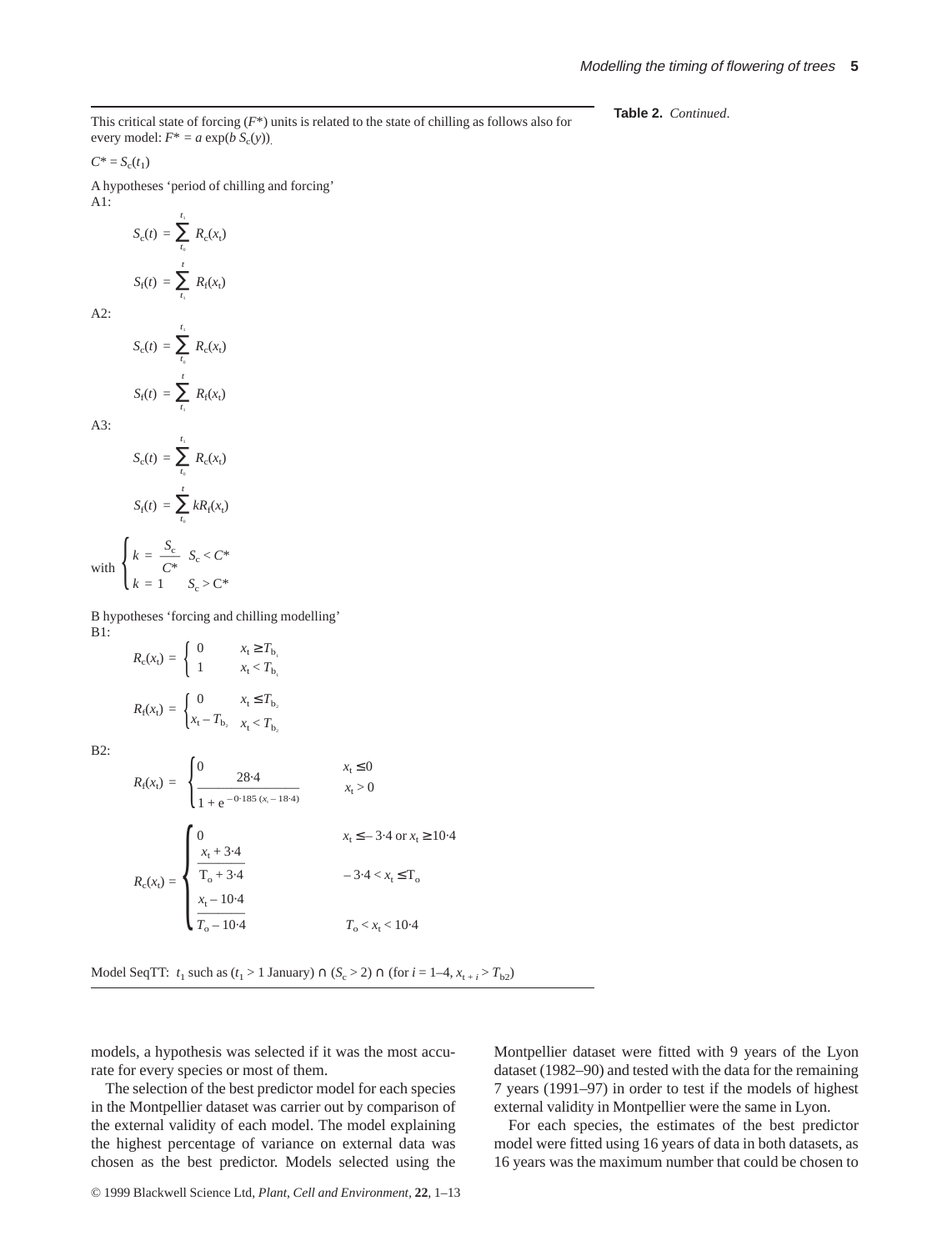allow comparisons between estimates of the species shared by both localities. The 16 years chosen in Montpellier were 1977–92, so that 11 years were common to both datasets.

# *Estimate comparisons of the two species in both localities*

Estimates of the best predictor model for *P. acerifolia* and *B. sempervirens* were fitted independently using 16 years of both the Lyon and Montpellier datasets. *Platanus acerifolia* Willd. (*Platanus orientalis* L. × *Platanus occidentalis* L.) has been introduced in Europe to be used as a roadside tree essentially. Its propagation is only achieved from cuttings in nurseries (Ricaud *et al*. 1995). Thus, the genetic diversity of *P. acerifolia* is likely to be much less important than the genetic diversity commonly reported in natural population of forest trees. In contrast, *B. sempervirens* is a shrub that is naturally propagated. We expect that the genetic part of phenology of *P. acerifolia* is the same from one population to another whereas it may be different for *B. sempervirens*. The comparison of Montpellier and Lyon estimates of these species permits the estimation of the genetic differences between both populations of each species. Since estimates cannot be compared independently to each other because of the interdependence of some parameters, the dates predicted by Lyon's estimates and Montpellier's temperatures were compared with the dates observed in Montpellier. In the same way, dates predicted by Montpellier's estimates and Lyon's temperatures were compared with the dates observed in Lyon.

# **RESULTS**

# **Model selection**

Each model has internal validity (i.e. the percentage of variance explained by the model is very high) whatever the species, with the exception of model Par2Sar *for U. minor* (Table 4). The percentage of variance explained ranges from zero to 93%, with a mean of 58% when averaging over species and models.

Models ForcTT, Par1TT, Par2TT showed significant external validity for only two species, and models ForcSar, SeqTT for three species (Tables 3 and 4). Models SeqSar and Par1Sar showed relatively high significant external

| d.f.                   | ForcSar                | ForcTT<br>$\overline{c}$ | <b>TT</b><br>3        | Seq<br>4           | Par<br>5                | Alt<br>4               |
|------------------------|------------------------|--------------------------|-----------------------|--------------------|-------------------------|------------------------|
| A. hippocastanum       | $0.23$ ns<br>$0.34*$   | $0.74*$                  | $0.84$ ns             | $0.82$ ns          | $0.48$ ns               | $0.88*$                |
| <b>B.</b> sempervirens | $0.36$ ns<br>$0.03$ ns | $0.55$ ns<br>$0.46*$     | $0.58$ ns<br>$0.58**$ | $0.72$ ns          | $0.45$ ns               | $0.66$ ns<br>$0.69***$ |
| O. europaea            | $0.70$ ns<br>$0.80***$ | $0.84**$<br>$0.82***$    | $0.90*$<br>$0.64$ *** | $0.91*$<br>$0.33*$ | $0.74$ ns<br>$0.64$ *** | $0.78$ ns<br>$0.67***$ |
| P. acerifolia          | $0.65$ ns<br>$0.43*$   | $0.67*$                  | $0.90*$<br>$0.65***$  | $0.79$ ns          | $0.81*$                 | $0.73$ ns              |
| $U.$ minor             | $0.47$ ns              | $0.72*$                  | $0.75$ ns             | $0.83$ ns          | $0.57$ ns               | $0.76$ ns              |

**Table 3.** Percentage of variance explained  $(R<sup>2</sup>)$  by the Forc models considering the dataset of Montpellier. In the first line  $R^2_{\text{int}}$ , the percentage of variance explained of the data used to fit the models. In the second line  $R^2$ <sub>ext</sub>, the percentage of variance explained of the external data. Results obtained with the same dataset are recalled for the Thermal Time (TT), Sequential (Seq), Parallel (Par) and Alternating (Alt) models (from Chuine *et al*. 1998)

Significance level: ns, non significant; \*,  $P < 0.05$ ; \*\*,  $P < 0.01$ ; \*\*\*,  $P < 0.001$ ; d.f. = degree of freedom.

| d.f.                   | SeqTT<br>4 | SeqSar<br>4 | Par <sub>1</sub> TT<br>5 | Par1Sar<br>4 | Par <sub>2TT</sub><br>5 | Par <sub>2</sub> Sar <sup>*</sup><br>5 |
|------------------------|------------|-------------|--------------------------|--------------|-------------------------|----------------------------------------|
| A. hippocastanum       | $0.12$ ns  | $0.51$ ns.  | $0.76$ ns                | $0.64$ ns    | $0.79$ ns               | $0.15$ ns                              |
|                        | $0.34*$    | $0.24$ ns   |                          | $0.28$ ns    |                         | $0.38*$                                |
| <b>B.</b> sempervirens | $0.45$ ns  | $0.51$ ns   | $0.61$ ns                | $0.42$ ns    | $0.54$ ns               | $0.43$ ns                              |
|                        | $0.03$ ns  | $0.61***$   |                          | $0.62***$    | $0.32*$                 | $0.65***$                              |
| O. europaea            | $0.76$ ns  | $0.93*$     | $0.86$ ns                | $0.91*$      | $0.47$ ns               | $0.73$ ns                              |
|                        | $0.80***$  | $0.63***$   | $0.67***$                | $0.68***$    | $0.35*$                 | $0.75***$                              |
| P. acerifolia          | $0.54$ ns  | $0.89*$     | $0.90$ ns                | $0.89*$      | $0.62$ ns               | $0.00$ ns                              |
|                        | $0.43*$    | $0.69***$   |                          | $0.71***$    |                         | $0.86***$                              |
| U. minor               | $0.32$ ns  | $0.67$ ns   | $0.72$ ns                | $0.64$ ns    | $0.37$ ns               |                                        |
|                        |            | $0.38*$     |                          | $0.49*$      |                         |                                        |
|                        |            |             |                          |              |                         |                                        |

**Table 4.** Percentage of variance explained by the different Seq and Par models using the Montpellier dataset. In the first line  $R^2_{int}$ , in the second line  $R^2_{ext}$ 

Significance level as in Table 3. –, means that the model was worse than the mean date of flowering; , values in italic do not take into account the unpredictable years.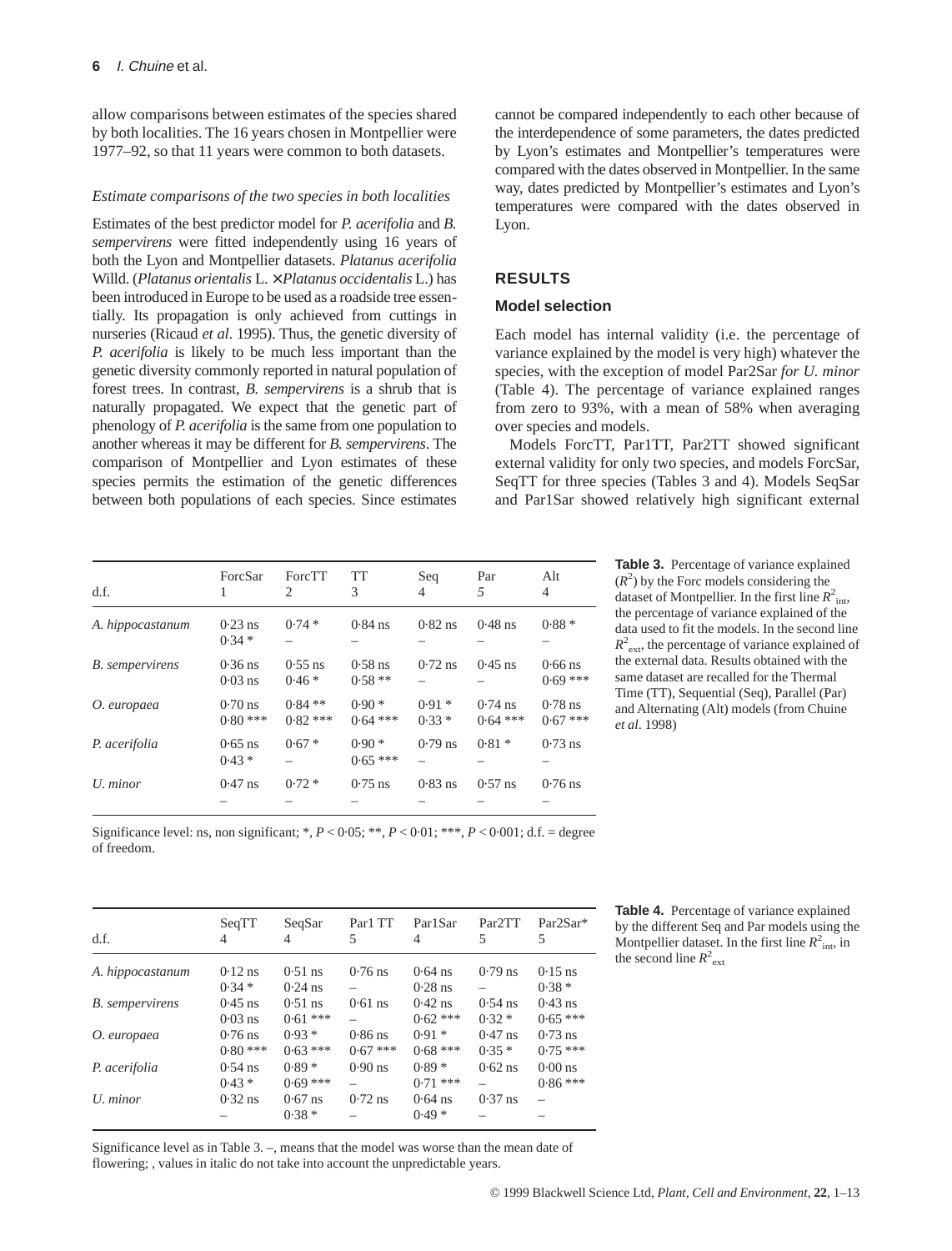validity for almost all the species. On the contrary, the Par2Sar model was unable to predict the date of flowering for some years for every species except *O. europaea*, because the chilling requirements (*C*\*) could not be fulfilled in those years.

The value of coefficient *k* (potential of buds to respond to forcing temperature) used in the Par2Sar and Par2TT models was only dependent of a critical state of chilling  $(C^*)$  and not of  $K_m$  (always fitted to be zero in both models), the minimum potential of unchilled buds to respond to forcing temperatures (Hänninen 1990; Kramer 1994b).

## **Hypotheses selection**

Table 5 shows, for each hypothesis tested, which models were compared and the results of their external validity comparisons. The results can be summarized as follows. (i) Chilling temperatures coupled with forcing temperatures better predicted the timing of flowering than forcing temperatures alone, except for *B. sempervirens*. (ii) The exponential negative relationship between  $S_f$  and  $S_c$  increased the accuracy of the models. (iii) The action of the temperatures was better supported by chilling and forcing rate function as defined by Hänninen (1990), than by sums of degree-days and number of chilling days. (iv) The period during which chilling temperatures were active on bud growth differed among species. However, chilling temperatures could be active from the onset of dormancy to the onset of quiescence or to the onset of budburst. In contrast, forcing temperatures were only active from the onset of quiescence to the onset of budburst.

Considering these results, two models (SeqSar and Par1Sar) among the eight models tested, could be kept for further investigations to find the most accurate budburst model for any tree species. The Thermal Time and Alternating models could also be kept since they were the best predictor models for *P. acerifolia* and *B. sempervirens,* respectively; as well as the ForcSar model which with only one parameter showed a high explained sum of squares on external data.

## **Cross validation of the best predictor models**

Each of the five best predictor models fitted with 9 years of the Lyon dataset had internal validity, varying from 27 to 98%, with a mean of 77%. The external validity varied from 2 to 97%, when it existed, i.e. in 84% of the cases (Table 6), and had a mean of 58% when averaging over species and models. Considering the species shared by both localities, the best predictor models were not exactly the same in Montpellier and in Lyon according to external validity. The best predictor models of *P. acerifolia* were still the SeqSar and Thermal Time models, plus the Alternating model in Lyon and the Par1Sar model in Montpellier. On the contrary, the best predictor models of *B. sempervirens*, which were the Alternating, SeqSar and Par1Sar models in Montpellier, were the SeqSar and ForcSar models in Lyon.

ï

|           | Models compared        |                          | $R_{\text{ext}}^2$ comparison                    |                                          |                                                 |
|-----------|------------------------|--------------------------|--------------------------------------------------|------------------------------------------|-------------------------------------------------|
|           | with similar d.f.      | with different d.f.      | $R_{\text{ext}}^2$ values comparison per species | number of significant $R_{ext}^2$ values | Conclusion                                      |
|           |                        | ForcSar/SeqSar, Par1Sar  | ForcSar < SeqSar, Par1Sar *A.h                   | ForcSar < SeqSar, Par1Sar                | Hypothesis selected: chilling coupled with      |
|           |                        | ForcTT/SeqTT, Par1TT     | Par1TT < ForcTT < $SeqTT*B.s$                    | ParITT < ForCSar < SeqTT                 | forcing temperatures                            |
| $\hat{a}$ | SeqSar/Seq             |                          | SeqSar > Seq                                     | SeqSar > Seq                             | Hypothesis selected: $F^* = a e^{(\theta S_2)}$ |
|           |                        | Par <sub>2</sub> Sar/Par | Par2Sar > Par                                    | $Par2Sar = Par$                          |                                                 |
| (iii)     | SeqTT/SeqSar           |                          | $SeqTT <$ SeqSar *A.h, O.e                       | $SeqTT <$ SeqSar                         | Sarvas chilling and forcing rate functions more |
|           |                        | ForcTT/ForcSar           | no trends                                        | Forc $TT <$ ForcSar                      | accurate than sums of degree-days and number    |
|           |                        | ParlTT/ParlSar           | ParITT < ParISar                                 | ParITT < Par1Sar                         | of chilling days                                |
|           |                        | Par2TT/Par2Sar           | $Par2TT < Par2Sar * B.s$                         | Par2TT > Par2Sar                         |                                                 |
|           | (iv) SeqSarPar1Sar     |                          | SeqSar < ParISar                                 | $SeqSar = Par1Sar$                       | Chilling temperatures active from onset of      |
|           |                        | SeqTT/Par2TT             | SeqTT < $\text{Par2TT} * B$ .s                   | SeqTT > Par2TT                           | dormancy to onset of quiescence or to budburst  |
|           | SeqSar/Par1Sar/Par2Sar |                          | Par1Sar > SeqSar > Par2Sar *O.e                  | $Par2Sar < Par1Sar = SecSar$             | Forcing temperatures active from onset of       |
|           |                        | SeqTT/Par1TT/Par2TT      | no trends                                        | SeqTT > Pat2TT > PartTT                  | quiescence to budburst                          |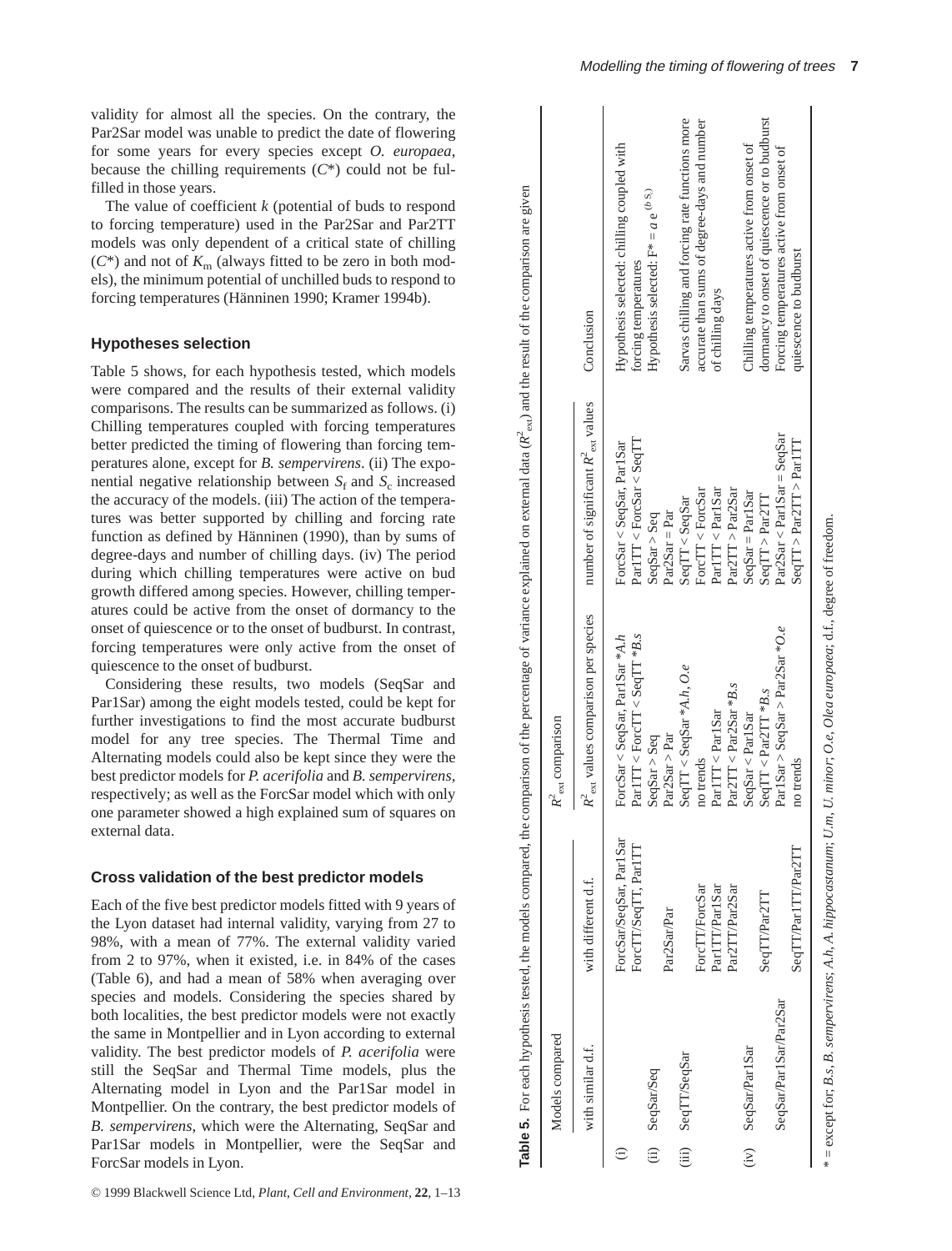|                        | Thermal Time | Alternating | ForcSar   | SeqSar     | Par1Sar   |
|------------------------|--------------|-------------|-----------|------------|-----------|
| A. glutinosa           | $0.82 *$     | $0.82$ ns   | $0.72**$  | $0.88 *$   | $0.82$ ns |
|                        |              | $0.25$ ns   |           |            | $0.22$ ns |
| B. verrucosa           | $0.98***$    | $0.92*$     | $0.83***$ | $0.98***$  | $0.97***$ |
|                        | $0.94$ ***   | $0.97***$   | $0.86***$ | $0.95***$  | $0.91***$ |
| <b>B.</b> sempervirens | $0.75$ ns    | $0.74$ ns   | $0.54*$   | $0.84$ ns  | $0.85$ ns |
|                        | $0.54*$      |             | $0.75**$  | $0.92***$  | $0.48$ ns |
| C. betulus             | $0.95***$    | $0.89*$     | $0.84***$ | $0.94 *$   | $0.93*$   |
|                        | $0.78***$    | $0.95***$   | $0.90***$ | $0.88**$   | $0.83***$ |
| C. sativa              | $0.53$ ns    | $0.73$ ns   | 0.35      | $0.76$ ns  | $0.60$ ns |
|                        | $0.46*$      | $0.38 *$    | 0.02      |            | $0.02$ ns |
| C. avellana            | $0.88 *$     | $0.70$ ns   | $0.63*$   | $0.89**$   | $0.97**$  |
|                        | $0.77**$     |             | 0.31      | $0.74$ *** | $0.67*$   |
| P. acerifolia          | $0.88**$     | $0.93*$     | $0.59*$   | $0.92 *$   | $0.93*$   |
|                        | $0.86***$    | $0.88***$   | $0.72**$  | $0.88***$  | $0.81***$ |
| S. nigra               | $0.76*$      | $0.76$ ns   | 0.27      | $0.87 *$   | $0.87 *$  |
|                        | $0.14$ ns    |             | $0.48*$   | $0.32$ ns  | $0.25$ ns |
| T. baccata             | $0.96***$    | $0.86$ ns   | 0.35      | $0.59$ ns  | $0.58$ ns |
|                        | $0.76**$     | $0.03$ ns   | $0.83***$ | $0.27$ ns  | $0.40$ ns |
| U. montana             | $0.74$ ns    | $0.77$ ns   | $0.58*$   | $0.76$ ns  | $0.60$ ns |
|                        |              | $0.06$ ns   | 0.44      | $0.24$ ns  | $0.38$ ns |
|                        |              |             |           |            |           |

**Table 6.** Percentage of variance explained for the Lyon dataset. At the first line: $R^2_{\text{int}}$ , at the second line:  $R^2_{ext}$ 

Significance level as in Table 3.

# **Estimates**

Comparison between estimates was made for the common best predictor model in both localities, which was the SeqSar model. The estimates of *P. acerifolia* were very similar, whereas *B. sempervirens* estimates were different (Table 7). Since the sets of estimates cannot be easily compared, the Montpellier estimates of both species were used to predict their dates of flowering in Lyon to see if the predictions were similar to the predictions obtained with Lyon estimates. In the same way, Lyon estimates were used to predict their dates of flowering in Montpellier. Figure 1 shows the linear regression of the predicted dates against the observed dates using both kind of estimates. The Lyon estimates provided more accurate predictions in Lyon than were provided by the Montpellier estimates in Montpellier:  $R^2 = 0.93$  against 0.81 *for P. acerifolia* and 0.91 against 0·69 for *B. sempervirens*.

Concerning *P. acerifolia,* the regressions show that there was no difference between estimates fitted in Lyon and estimates fitted in Montpellier since the predictions were similar. Moreover, the regression slope was similar to the bisector. It should be noticed that there were about 13 d of difference between flowering in Montpellier and flowering in Lyon for *P. acerifolia*, and about 10 d for *B. sempervirens*. Thus, the predictions of *P. acerifolia* show that the 13 d of difference are solely due to the differences of temperatures between the two localities, situated at a distance of 256 km. In contrast, the Montpellier estimates of *B. sempervirens* did not accurately predict flowering in Lyon and vice versa (Fig. 1). Montpellier estimates predicted flowering 20 d later on average than those observed in Lyon, and Lyon estimates predicted flowering 20 d earlier on average than those observed in Montpellier.

However, the estimates still explain the inter-annual variability of the dates of flowering in both cases.

# **DISCUSSION**

# **Models comparison**

The comparison of the accuracy of the different models for the different species shows that there is no consensus model; i.e. no single model that accurately predicts the dates of flowering of every species. This point was already illustrated by the studies of Hunter & Lechowicz (1992) and Chuine *et al*. (1998) and indicates that all different possible models must be tested for each species. Nevertheless, according to the comparison of the hypotheses performed in this study, the characteristics of the best potential predictor models are: (i) to relate the critical state of forcing to the state of chilling with an exponential negative relationship; (ii) to use forcing and chilling rate functions as defined in Hänninen (1990) rather than sums of degree-days and chilling days to simulate temperature action on buds development; and (iii) to consider forcing temperatures active from the onset of quiescence and not from the onset of dormancy. The better predictions obtained with the logistic forcing rate function than the degree-days had also been shown by Kramer (1994b) on *Fagus sylvatica.*

The choice of the best predictor models from the fits and tests using the Montpellier dataset seems justified since the external validity obtained with the Lyon dataset is very high (Table 6). The internal and external validities varied markedly with the species considered, as in Montpellier. Some of the species had their dates of flowering accurately predicted by all the models. The species concerned are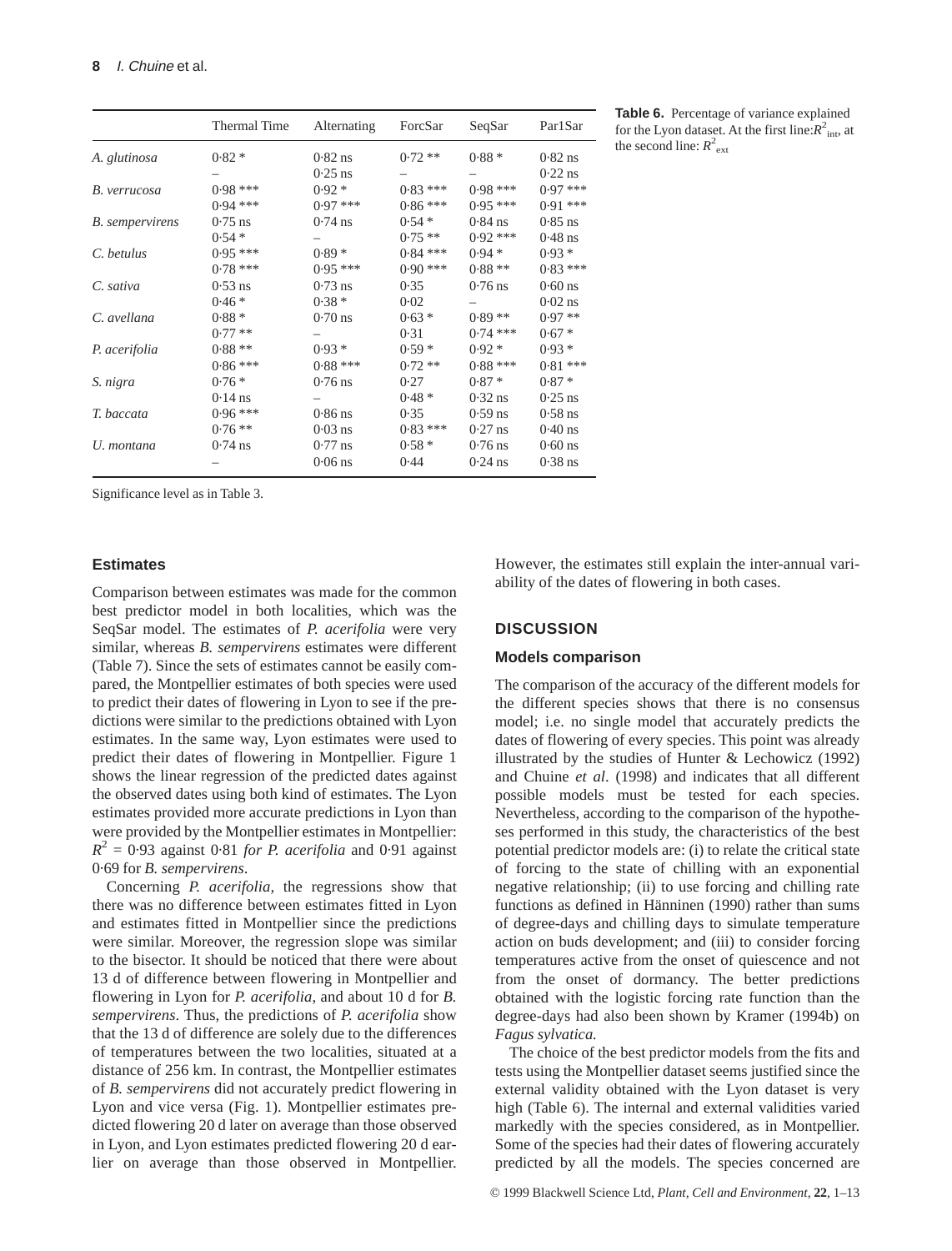| Aodel      |                     | $\mathrel{\sim}$                                            | $\sim$                      | 4                         | 5                    | $\circ$ |                                                                                                                                                  | $^{\circ}$                                           | ᡋ                                                        | $\approx$ |     | $\frac{12}{1}$ | $\frac{13}{2}$ | $\vec{4}$                            |
|------------|---------------------|-------------------------------------------------------------|-----------------------------|---------------------------|----------------------|---------|--------------------------------------------------------------------------------------------------------------------------------------------------|------------------------------------------------------|----------------------------------------------------------|-----------|-----|----------------|----------------|--------------------------------------|
| ForcSar    |                     |                                                             | <u>[6]</u>                  |                           | 303                  |         |                                                                                                                                                  |                                                      |                                                          | 1045      | 700 | 158            | 298            |                                      |
|            |                     | 2.15                                                        |                             |                           |                      | 7.8     | 0.0                                                                                                                                              |                                                      |                                                          |           |     |                |                |                                      |
| hermal     |                     |                                                             |                             |                           |                      | 584     | 257                                                                                                                                              |                                                      |                                                          |           |     |                |                |                                      |
| lime       |                     | 296-6<br>168                                                |                             |                           |                      | 236     | $\overline{0}$                                                                                                                                   |                                                      |                                                          |           |     |                |                |                                      |
|            |                     |                                                             |                             |                           |                      |         |                                                                                                                                                  |                                                      |                                                          |           |     |                |                |                                      |
| lternating |                     |                                                             |                             |                           |                      |         |                                                                                                                                                  |                                                      |                                                          |           |     |                |                |                                      |
|            | $6.301$<br>$6.301$  |                                                             |                             |                           | 7.7<br>27.0<br>291.6 |         |                                                                                                                                                  |                                                      |                                                          |           |     |                |                |                                      |
|            | 0.0158              | 6.8<br>38.3<br>316.5<br>-0.0097<br>-2.7<br>256.1<br>-0.0040 |                             |                           | $-0.0100$            |         |                                                                                                                                                  | 9.9<br>86.6<br>80.0<br>0.0131<br>8.1<br>8.1<br>365.4 |                                                          |           |     |                |                |                                      |
|            |                     |                                                             |                             |                           |                      |         |                                                                                                                                                  |                                                      |                                                          |           |     |                |                | 10.3                                 |
|            |                     |                                                             |                             |                           |                      |         |                                                                                                                                                  |                                                      |                                                          |           |     |                |                | 174                                  |
|            |                     |                                                             | 9.1<br>$274.3$<br>$-0.0183$ | $7.1$<br>394.6<br>-0.0135 |                      |         |                                                                                                                                                  | $-0.0052$                                            |                                                          |           |     |                |                |                                      |
|            |                     | $\overline{61}$                                             | $\mathcal{O}$               | 167                       |                      |         |                                                                                                                                                  | 166                                                  |                                                          |           |     |                |                | $-0.0051$<br>138                     |
|            |                     | $-2.9$                                                      |                             | $4.6$<br>227.2<br>-0.0021 |                      |         | $\begin{array}{l} 10 \cdot 1 \\ 221 \cdot 3 \\ -0 \cdot 0218 \\ 102 \\ 11 \cdot 8 \\ 378 \cdot 4 \\ -0 \cdot 017 \\ -0 \cdot 017 \\ \end{array}$ |                                                      | 10.3<br>395.9<br>0.0063<br>164<br>10.3<br>398.1<br>398.1 |           |     |                |                | $-3.4$<br>151.4<br>-10 <sup>-8</sup> |
| $2ar1S$ ar | $\frac{9.8}{135.4}$ | 352.8                                                       |                             |                           |                      |         |                                                                                                                                                  |                                                      |                                                          |           |     |                |                |                                      |
|            | $-0.0035$           | $-0.0044$                                                   |                             |                           |                      |         |                                                                                                                                                  |                                                      |                                                          |           |     |                |                |                                      |
|            | $\frac{8}{2}$       |                                                             |                             | 167                       |                      |         | 96                                                                                                                                               |                                                      | 162                                                      |           |     |                |                | 136                                  |

especially *B. verrucosa, C. betulus* and *P. acerifolia* (Table 6) for which the models explain about 90% of the variance of external data, which is almost perfect considering the precision of the data. The Forc models are as accurate as the Seq and Par models and sometimes more accurate despite the fact that they require much fewer parameters. Their selection as best predictor models is then justified in this instance.

The percentages of variance explained (internal validity) of the models presented here are higher than that developed by Andersen (1991) who modelled the beginning of the pollen season of *Alnus* sp., *Ulmus* sp. and *Betula* sp. from airborne pollen data (0·83 against 0·61 for *Ulmus* and 0·98 against 0·83 for *Betula* for the best models) except for *Alnus* (0·88 against 0·99). Andersen's models took chilling and forcing temperatures into account but the forcing and chilling rate functions were totally different from ours. In addition every parameter was fixed in his study which make a more precise comparison impossible.

## **Conditions for reliable fits and tests**

The first condition, after the use of adequate optimization algorithms to fit the models, is to fit models with data of the same locality. Phenology, as a component of the reproductive success, and also the survival of individual trees, are subject to climate-dependent selective pressures. It can therefore be expected that the different populations of a single species are adapted to local climatic conditions if these selection pressures are high compared to gene flow. Local adaptation of tree phenology has never been demonstated clearly although many experiments and especially transfer experiments have been made for that purpose (Perry & Wang 1960; Kuser & Ching 1980; Billington & Pelham 1991; Beuker 1994; Ducousso *et al*. 1996; Falusi & Calamassi 1996; Li *et al*. 1997a,b) but those experiments have shown that populations of some species were differentiated for their phenology. Although, biological significance cannot be given yet to budburst models parameters, it is very probable that some of them, and in particular the base temperature and the optimal temperature of chilling, can be considered as effective thermal thresholds being under genetic control. As a consequence, if the different populations of a species are differentiated for their phenology, we expect that the estimates will be different from one region to another. Hence the use of data from different populations may lead to wrong model estimates.

A second condition pertains to the choice of the data to fit and test the models. Two datasets from the same locality are needed (or from two localities in similar climate). Valuable tests of external validity should be made with at least as many years as those used to fit the models. In addition, phenological events observed in a population are heterogeneous, which seem to indicate that two individuals of the same population may have a different genetic base to their phenology and thus, that their estimates could be different. In a global change context, where the aim is the phenology modelling of species or populations, data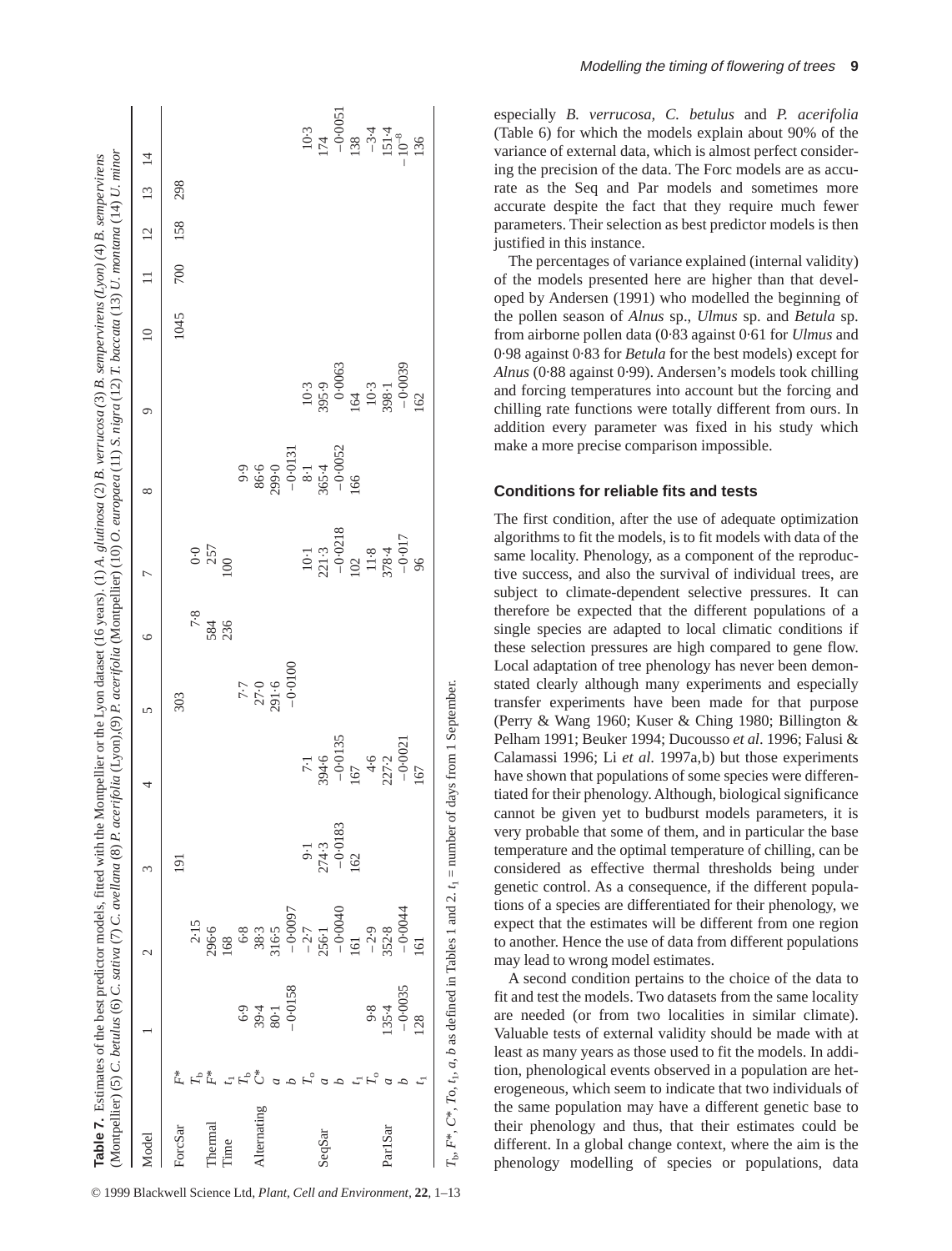

**Figure 1.** Predictions of the dates of flowering of *P. acerifolia* and *B. sempervirens* by the SeqSar model in Montpellier and in Lyon. Equation of the linear regression of the observed dates against the predicted dates and the  $R^2$  of these regressions are given. Square symbols correspond to the predictions made with the estimates fitted in the locality observed (for example Montpellier) and diamond symbols correspond to the predictions made with the estimates fitted in the other locality (for example Lyon). The dotted slope represents the bisector.

concerning only some individual trees would probably lead to meaningless estimates. Thus, two long time series of data concerning many tree individuals of a population at a single locality are ideally needed to find the reliable predictor models and their estimates.

## **Estimates significance**

Although budburst models are empirical models, the biological significance cannot be given to the estimates, primarily because of the dependence between some of the parameters. This dependence implies that different value sets can be equivalent. This is the case for the  $T_0$ , *a* and *b* parameters. *T*<sub>o</sub> determines the state of chilling, and *a* and *b* determine the state of forcing (*F*\*) needed to flower. In a single place, *F*\* does not vary a lot from one year to another, as the accurate results obtained with the Thermal Time and Forc models show. Due to the mathematical relationship between  $T_0$ , *a* and *b*, similar states of forcing can be obtained with different set of  $(T_0, a, b)$  values (Fig. 2). Thus, there is not enough constraint on these parameters if they are fitted in a single place to provide

reliable independent estimates. But we can expect that using populations of different origins, there should be scope for an estimation of the  $(T_o, a, b)$  parameter set since the range of *C*\* and *F*\* is expanded. We would like to underline that the (*a, b*) estimates obtained for *C. avellana* and *B. verrucosa* are similar to those measured experimentally by Murray *et al*. (1989) for both of these species and show that they pertain actually to the third group defined by Murray *et al*. (1989). This correspondence provides us with confidence in the estimation of those parameters which is difficult due to the dependence upon other parameters such as the critical state of chilling and the base temperatures.

The range of the  $T_0$  parameter is  $[-3.4 \degree \text{C}$  to 10.4  $\degree \text{C}$ . This range has been defined by experiments in both boreal and temperate climate (Sarvas 1974). As Montpellier and Lyon are in south of France in a Mediterraneen and temperate climate it could be suggested that this range is not adequate if the populations do not respond to the same temperature from the north to the south of Europe. In addition, some species show very high (*C. avellana*, *P. acerifolia, A. glutinosa, U. minor*)

© 1999 Blackwell Science Ltd, *Plant, Cell and Environment,* **22**, 1–13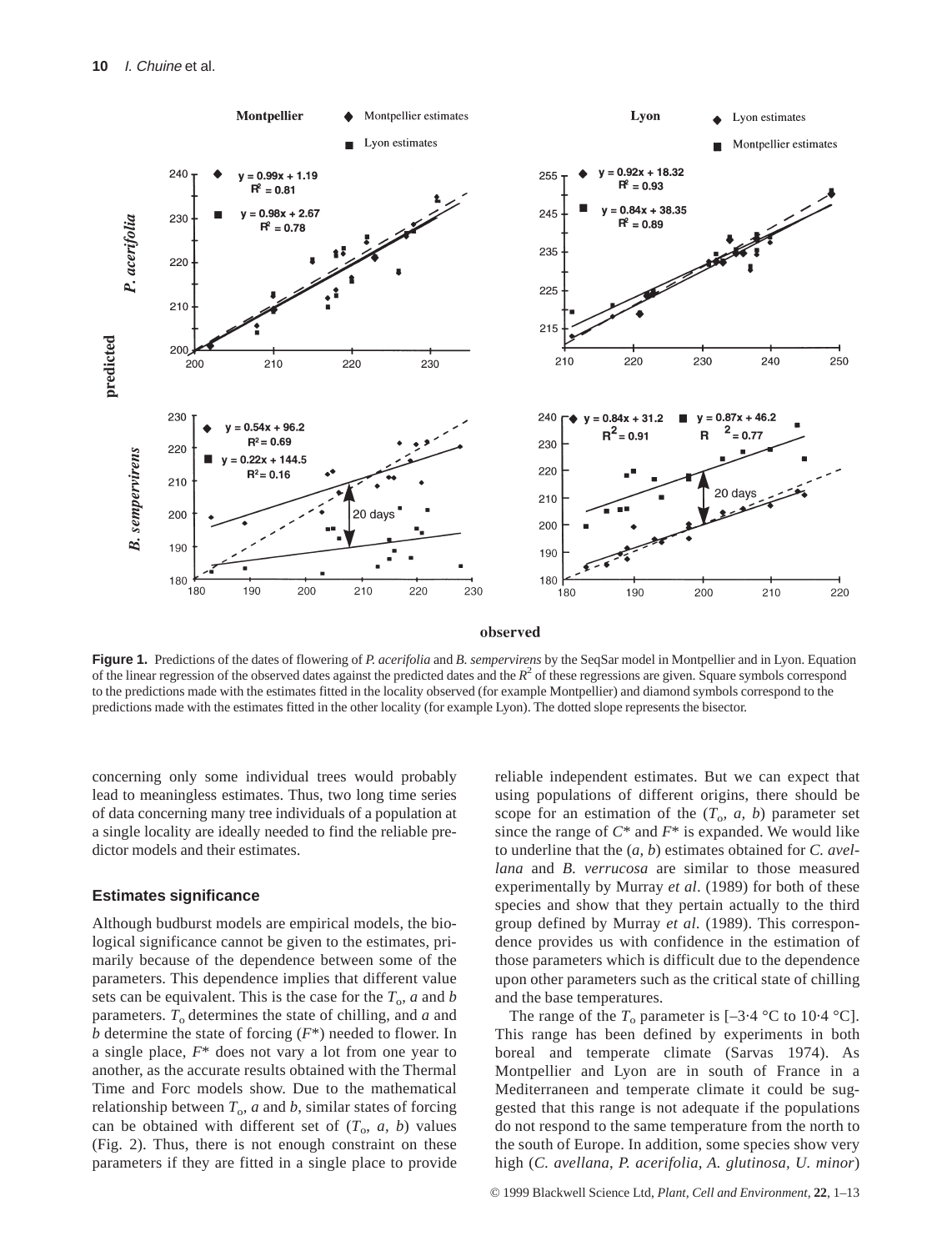

**Figure 2.** Relationship between  $C^*$  and  $F^*$ .  $F^* = a e^{(b \times C^*)}$ . eqn 1: *a* = 1000, *b* = –0·02. eqn 2: *a* = 2000, *b* = –0·035. The quadrant shows the small differences between  $F^*$ <sup>1</sup> and  $F^*$ <sup>2</sup> in the range  $C^* = 35$  to 55. This magnitude correspond to the magnitude of *C*\* observed in Montpellier during the period 1974–92.

or very low  $(B. \; \text{verrucosa}, \; U. \; \text{minor})$   $T_0$  values which suggest that this range was underestimated. However, if the range is expanded to  $[-5 \degree C$  to 15  $\degree C$ ], some  $T_0$ estimates reach the boundaries of the range but the internal and external validities remain approximately constant or decrease (Table 8). Thus, it seems that for some species the rate of chilling is independent of the temperature as has already been shown by Kramer (1994b) for *F. sylvatica*. If *T*<sup>o</sup> estimates do not correspond to the optimal temperature of chilling but are the results of mathematical relationship between  $T<sub>o</sub>$ , a and b, then any range could be used for  $T_0$  as the results obtained for  $P$ . *acerifolia and U. minor* suggest. This result is also consistent with the fact that for these species models of the Thermal Time type (TT, Forc) are almost as accurate as the others. However, it seems that mixed models (chilling and forcing) make better predictions than the TT or Forc types models suggesting that the duration of the chilling (and not its intensity) is involved.

## **Estimate comparisons**

The Lyon dataset is more appropriate to fit models taking into account chilling temperatures. This is probably due to the fact that winter chilling is usually interrupted by warmer events in Montpellier; effects which are not accounted for in the models. These warm events are

assumed to suppress or decrease the effects of the chilling temperatures.

*Platanus acerifolia* estimates fitted in a locality accurately predict the dates of flowering in another locality with different climate conditions whereas *B. sempervirens* estimates do not. This result suggests the existence of a local adaptation of the timing of flowering to local climate for *B. sempervirens*, or at least a differentiation between the different populations, and not for *P. acerifolia*.

As previously explained, *P. acerifolia* trees should be genetically more similar than natural tree populations usually are since it is a planted tree, propagated only by cuttings in nurseries, and created by hybridization between a *P. occidentalis* individual and *P. orientalis* individual. This could explain the high similarity between *P. acerifolia* estimates fitted in localities distant by 256 km. On the contrary, populations of *B. sempervirens* are natural, and if the model parameters actually represent the genetic component of phenology, the differences observed between the estimates of the SeqSar model in Lyon and Montpellier suggest strongly that both populations are differentiated for the timing of flowering. Those results indicates that this approach can be useful for studying the local adaptation of phenology of natural populations of widespread tree species. In particular, *P. acerifolia* can be used as a control since the genetic differences between individuals are supposed to be much lower than for other natural tree populations. Such an approach may in particular help to explain the numerous clinal trends observed for the response of phenology to climate.

Accurate budburst models that are able to predict internal data as well as external data are now available. It would, however, be worthwhile to test these models with other kinds of phenological data, especially data based on observations of natural populations. We expect that with adequate data such models could help in the study of local adaptation of phenology to climate, which can now be taken into account to obtain reliable predictions under future climatic scenarios.

# **ACKNOWLEDGMENTS**

The authors are particularly grateful to T. Lenormand and T. Bataillon for constructive criticisms, and to J. D. Thompson for revising the English language of this paper. We are also very grateful to I. Leinonen and an anonymous referee for

**Table 8.** Estimates of the SeqSar model, range of  $T_0$  extending to  $[-5 \degree C$  to 15  $\degree C]$ 

|                  | $\mathbf{1}_{0}$ | a         |                     |     | $R^2_{\text{int}}$ | $R^2_{ext}$              | $R^2_{\text{int}}$                        | $R^2_{ext}$                               |
|------------------|------------------|-----------|---------------------|-----|--------------------|--------------------------|-------------------------------------------|-------------------------------------------|
| A. hippocastanum | 9.2              | 930.2     | $-0.0006$           | 20  | -                  | $\overline{\phantom{a}}$ | $0.51$ ns <sup><math>\dagger</math></sup> | $0.24$ ns <sup><math>\dagger</math></sup> |
| B. sempervirens  | $-4.9$           | $236-4$   | $-1 \times 10^{-7}$ | 157 | $0.60$ ns          | $0.29$ ns                | $0.51$ ns <sup><math>\dagger</math></sup> | $0.61***$                                 |
| O. europaea      | $10-7$           | 1223.4    | $-0.00278$          | 144 | $0.84*$            | $0.61***$                | $0.93**$                                  | $0.63***$                                 |
| P. acerifolia    | $-2.2$           | $358 - 7$ | $-0.00487$          | 155 | $0.67$ ns          | $0.38*$                  | $0.89**$                                  | $0.69$ ***†                               |
| $U.$ minor       | 14.8             | 496.8     | $-0.01896$          | 123 | $0.90*$            | $\overline{\phantom{a}}$ | $0.67$ ns <sup><math>\dagger</math></sup> | $0.38**$                                  |

Significance level as in Table 3.  $\dagger R^2$  values refer to the SeqSar model with range of  $T_0$  of  $[-3.4 \text{ °C}$  to 10·4  $\text{ °C}$ .

© 1999 Blackwell Science Ltd, *Plant, Cell and Environment,* **22**, 1–13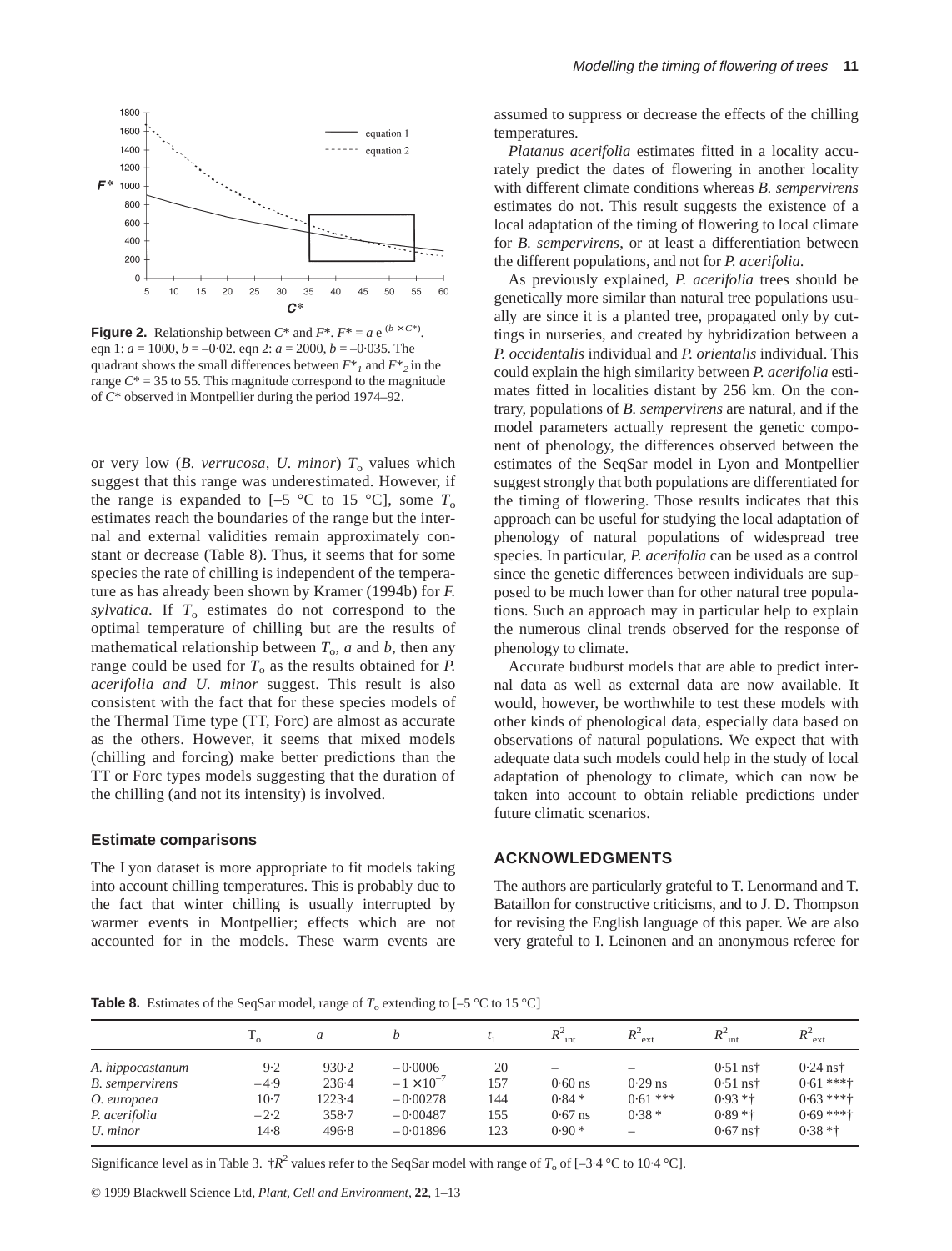their useful comments which have improved the manuscript. We thank also D. Duzer, J. Ferrier, L. Quet, G. Sare and D. Vernier for the pollen analyses. Palynological analyses of Montpellier and Lyon were financed by the 'Centre hospitalier Universitaire de Montpellier', and the AFEDA "Association Française d'Etude des Ambrosia", respectively. This study was financially supported by the CNRS. This is ISEM contribution 98–088.

## **REFERENCES**

- Andersen T.B. (1991) A model to predict the beginning of the pollen season. *Grana* **30,** 269–275.
- Beuker E. (1994) Adaptation to climatic changes of the timing of bud burst in populations of *Pinus sylvestris* L. & *Picea abies* (L.) Karst. *Tree Physiology* **14,** 961–970.
- Billington H.L. & Pelham J. (1991) Genetic variation in the date of budburst in Scottish birch population: implications for cliamte change. *Functional Ecology* **5,** 403–409.
- Boyer W.D. (1973) Air temperature, heat sums, and pollen shedding phenology of longleaf pine. *Ecology* **54,** 421–425.
- Cannell M.G.R. & Smith R.I. (1983) Thermal time, chill days and prediction of budburst in *Picea sitchensis*. *Journal of Applied Ecology.* **20,** 951–963.
- Cecich R.A., Kang H. & Chalupka W. (1994) Regulation of early flowering in *Pinus Banksiana. Tree Physiology* **14,** 275–284.
- Chuine I., Cour P. & Rousseau D.D. (1998) Fitting models predicting dates of flowering of temperate-zone trees using simulated annealing. *Plant, Cell and Environment* **21,** 455–466.
- Cour P. (1974) Nouvelles techniques de détection des flux et des retombées polliniques. Etude de la sédimentation des pollens et des spores à la surface du sol. *Pollen et Spores* **16,** 103–141.
- Cour P. & Villemur P. (1985) Fluctuations des émissions polliniques atmosphériques et prévisions des récoltes des fruits. In *V<sup>e</sup> Colloque sur les recherches fruitières,* INRA-CITFL, Bordeaux.
- Dominguez C.A. & Dirzo R. (1995) Rainfall and flowering synchrony in a tropical shrub: variable selection on the flowering time of *Erythroxylum Havanense. Evolutionary Ecology*. **9,** 204–216.
- Ducousso A., Guyon J. & Krémer A. (1996) Latitudinal and altitudinal variation of bud burst in western populations of sessile oak (*Quercus petraea* (Matt) Liebl). *Annual Science of Forest* **53,** 775–782.
- Falusi M. & Calamassi R. (1996) Geographic and bud dormancy in beech seedlings (*Fagus sylvatica* L). *Annales Des Sciences Forestières* **53,** 967–979.
- Fox G.A. (1989) Consequences of flowering-time variation in a desert annual: adaptation and history. *Ecology* **70,** 1294–1306.
- Frenguelli G., Bricchi E., Romano B., Ferranti M.F. & Antognozzi E. (1992) The role of air temperature in determining dormancy release and flowering of *Corylus avellana* L. *Aerobiologia* **8,** 415–418.
- Häkkinen R., Linkosalo T. & Hari P. (1995) Methods for combining phenological time series: application to bud burst in birch (*Betula pendula*) in Central Finland for the period 1896–1955. *Tree Physiology* **15,** 721–736.
- Hänninen H. (1990) Modelling bud dormancy release in trees from cool and temperate regions. *Acta Forestalia Fennica* **213,** 1–47.
- Hänninen H. (1991) Does climatic warming increase the risk of frost damage in northern trees? *Plant, Cell and Environment* **14,** 449–454.
- Hänninen H. (1995) Effects of climatic change on trees from cool and temperate regions: an ecophysiological approach to

modelling of budburst phenology. *Canadian Journal of Botany* **73,** 183–199.

- Hänninen H. (1996) Effects of climatic warming on northern trees: testing the frost damage hypothesis with meteorological data from provenance transfer experiments. *Scandinavian Journal of Forestry Research* **11,** 17–25.
- Hänninen H., Kellomäki S., Laitinen K., Pajari B. & Repo T. (1993) Effect of increased winter temperature on the onset of height growth of Scots pine: a field test of a phenological model. *Silva Fennica* **27,** 251–257.
- Hänninen H., Leinonen I., Repo T. & Kellomäki S. (1996) Overwintering and productivity of Scots Pine in a changing climate. *Silva Fennica* **30,** 2–3.
- Heide O.M. (1993) Daylength and thermal time responses of budburst during dormancy release in some northern deciduous trees. *Physiologia Plantarum* **88,** 531–540.
- Hunter A.F. & Lechowicz M.J. (1992) Predicting the timing of budburst in temperate trees. *Journal of Applied Ecology* **29,** 597–604.
- Kramer K. (1994a) A modelling analysis of the effects of climatic warming on the probability of spring frost damage to tree species in The Netherlands and Germany. *Plant, Cell and Environment* **17,** 367–377.
- Kramer K. (1994b) Selecting a model to predict the onset of growth of *Fagus sylvatica*. *Journal of Applied Ecology* **31,** 172–181.
- Kramer K. (1995) Phenotypic plasticity of the phenology of seven European tree species in relation to climatic warming. *Plant, Cell and Environment* **18,** 93–104.
- Kramer K., Friend A. & Leinonen I. (1996) Modelling comparison to evaluate the importance of phenology and spring frost damage for the effects of climate change on growth of mixed temperatezone deciduous forests. *Climate Research* **7,** 31–41.
- Kramer K. & Mohren G.M.J. (1996) Sensitivity of FORGRO to climatic change scenarios: a case study on *Betula pubescens*, *Fagus sylvatica* and *Quercus robur* in the Netherlands. *Climatic Change* **34,** 231–237.
- Kuser J.E. & Ching K.K. (1980) Provenance variation in phenology and cold hardiness of Western Hemlock seedlings. *Forest Science* **26,** 463–470.
- Landsberg J.J. (1974) Apple fruit bud development and growth; analysis and an empirical model. *Annals of Botany* **38,** 1013–1023.
- Lebreton J.-D., Burnham K.P., Clobert J. & Anderson D.R. (1992) Modelling survival and testing biological hypotheses using marked animals: a unified approach with case studies. *Ecological Monographs* **62,** 67–118.
- Li P., Beaulieu J. & Bousquet J. (1997a) Genetic structure and patterns of genetic variation among populations in eastern white spruce (*Picea glauca*). *Canadian Journal of Forest Research* **27,** 189–198.
- Li P., Beaulieu J., Daoust G. & Plourde A. (1997b) Patterns of adaptive genetic variation in eastern white pine (*Pinus strobus*) from Quebec. *Canadian Journal of Forest Research* **27,** 199–206.
- Lieth H. (1971) The phenological viewpoint in Productivity studies. In *Productivity of forest ecosystems* (ed. UNESCO) pp. 71–83. UNESCO, Paris.
- Mauget J.-C. (1983) Etude de la levée de dormance et du débourrement des bourgeons de noyer (*Juglans regia* L., cv. 'Franquette') soumis à des températures supérieures à 15°C au cours de leur période de repos apparent. *Agronomie* **3,** 745–750.
- Mergen F. (1963) Ecotypic variation in *Pinus strobus* L. *Ecology* **44,** 716–727.
- Murray M.B., Cannell M.G.R. & Smith R.I. (1989) Date of budburst of fifteen tree species in Britain following climatic warming. *Journal of Applied Ecology* **26,** 693–700.
- Myking T. & Heide O.M. (1995) Dormancy release and chilling requirements of buds of latitudinal ecotypes of *Betula pendula* and *B. Pubescens. Tree Physiology* **15,** 697–704.
- Nelson E.A. & Lavender D.P. (1979) The chilling requirement of western hemlock seedlings. *Forest Science* **25,** 485–490.
- © 1999 Blackwell Science Ltd, *Plant, Cell and Environment,* **22**, 1–13